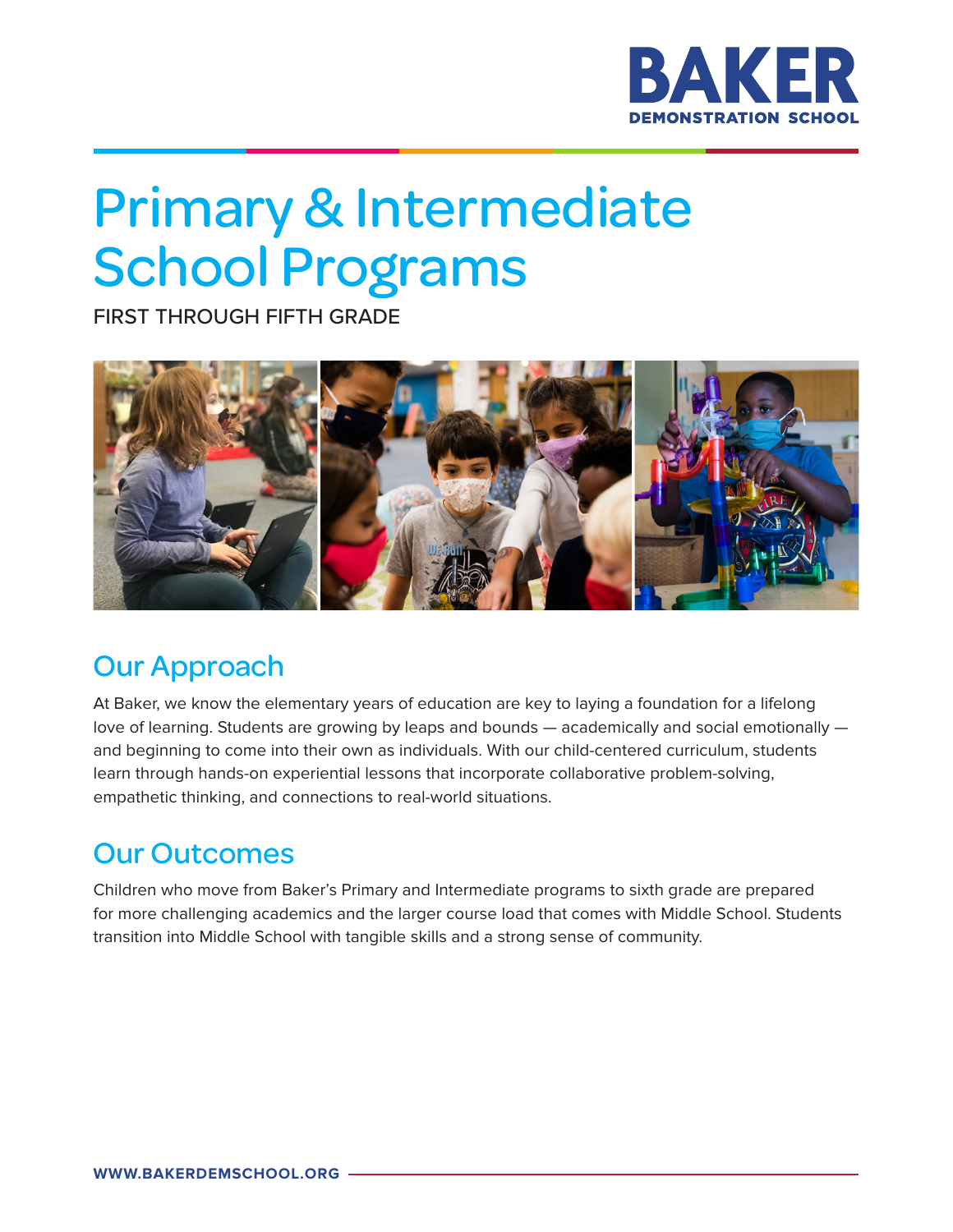## Our Primary School

#### Grades 1-3

Our Primary School program is designed to engage students in a wide range of inquiry-based experiences. Experiences are interdisciplinary and child-centered. Our teachers build the foundation for reading and mathematics through interdisciplinary lessons that incorporate not only math and language arts, but also social studies and science.

At Baker, we invite primary-age children into an active role in the learning process. That means first identifying their interests, including them in the process of creating learning experiences, and then helping them discover how it all connects to key academic concepts and skills in math, science, reading, writing, art and music. Units are developed around key concepts and skills the interests of students and driven by their passion for the subject matter.

Our teachers build community, in the classroom and among the three grades. Students learn the importance of collaboration and empathy as they deepen their understanding of themselves and each other.

#### Examples of Our Primary School Curriculum

In **first grade**, our teacher adapted the study of physics concepts of sound and light around the students' love of fantasy and created the School of Dragonology. Together, they created a world based on real science in which they could study these concepts not in a science lab, but in dragons out in the wild!

**Second-graders** explore states of matter, getting hands-on with the earth to answer questions about what everything — trees, gorges, mountains, and our planet — is made from.

In the **third-grade** Engineering and Design unit, students transform into environmental engineers and architects to tackle the design of a Chicago bungalow for a sustainable future.